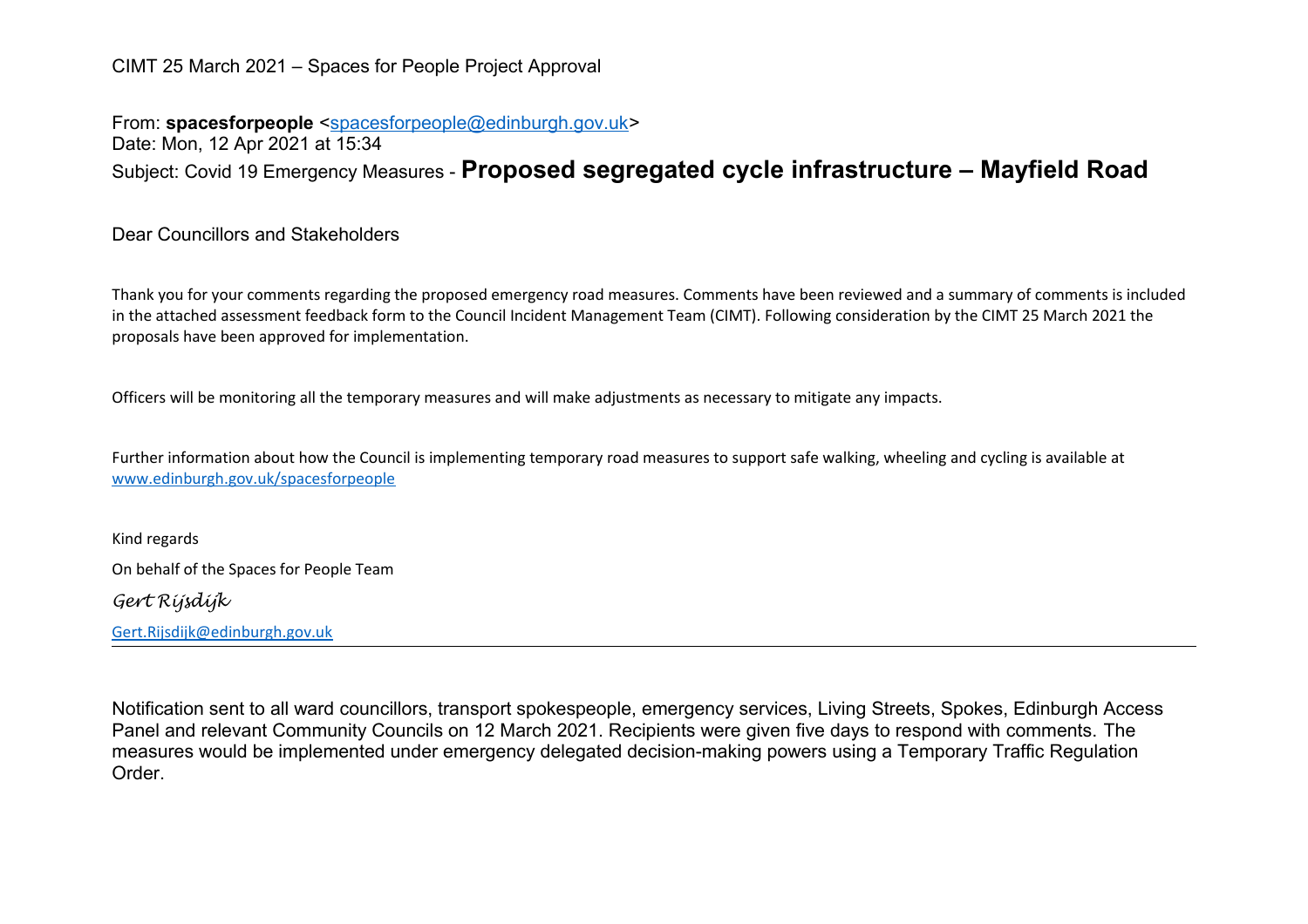## **Project Proposal**

| Location      | <b>Justification</b>                                                                                                                                                                                                                                                                                                                                                                                                                                                                                                                                                                                                                                                                                                                                                                                         | <b>Recommendation</b> |
|---------------|--------------------------------------------------------------------------------------------------------------------------------------------------------------------------------------------------------------------------------------------------------------------------------------------------------------------------------------------------------------------------------------------------------------------------------------------------------------------------------------------------------------------------------------------------------------------------------------------------------------------------------------------------------------------------------------------------------------------------------------------------------------------------------------------------------------|-----------------------|
| Mayfield Road | As part of overall emergency measures we are proposing to create<br>segregated cycle infrastructure to re-designate key parts of the road<br>network to help pedestrians and cyclists travel safely while meeting<br>physical distancing requirements.<br>Following on from Spaces for People's Buccleuch Street and the<br>Causewayside schemes, Mayfield Road is the final link between<br>Edinburgh University's King's Buildings and Potterrow.<br>In the south the scheme provides options to link with the Gilmerton<br>Road and Craigmillar Park schemes. The route is very well used by<br>students and commuters.<br>Where possible, we will upgrade the current advisory lanes to light<br>segregation. This will provide a much safer active travel provision, with<br>no impact on bus services. |                       |

## **Feedback**

| <b>Comment from</b> | <b>Comment</b>                                                                                                                                                                                                                                                                                                                              | <b>Response</b>                                                                                                                                                                                            |
|---------------------|---------------------------------------------------------------------------------------------------------------------------------------------------------------------------------------------------------------------------------------------------------------------------------------------------------------------------------------------|------------------------------------------------------------------------------------------------------------------------------------------------------------------------------------------------------------|
| <b>Cllr Burgess</b> | strongly support this scheme because as you say 'Mayfield<br>Road is the final link between Edinburgh University's King's<br>Buildings and Potterrow, the route is very well used by<br>students and commuters, and this will provide a much safer<br>active travel provision.<br>would encourage the use of segregation wherever possible. | We will indeed use segregation wherever<br>possible, In cases where we needed to<br>choose one side of the road because of<br>limited road width, we chose to implement<br>segregation on uphill sections. |
| <b>Cllr Rose</b>    | General:                                                                                                                                                                                                                                                                                                                                    | b. We are in the process of procuring the                                                                                                                                                                  |
|                     | a. The Quality Bike Corridor (QBC) between George                                                                                                                                                                                                                                                                                           | resurfacing of parts of Causewayside: the                                                                                                                                                                  |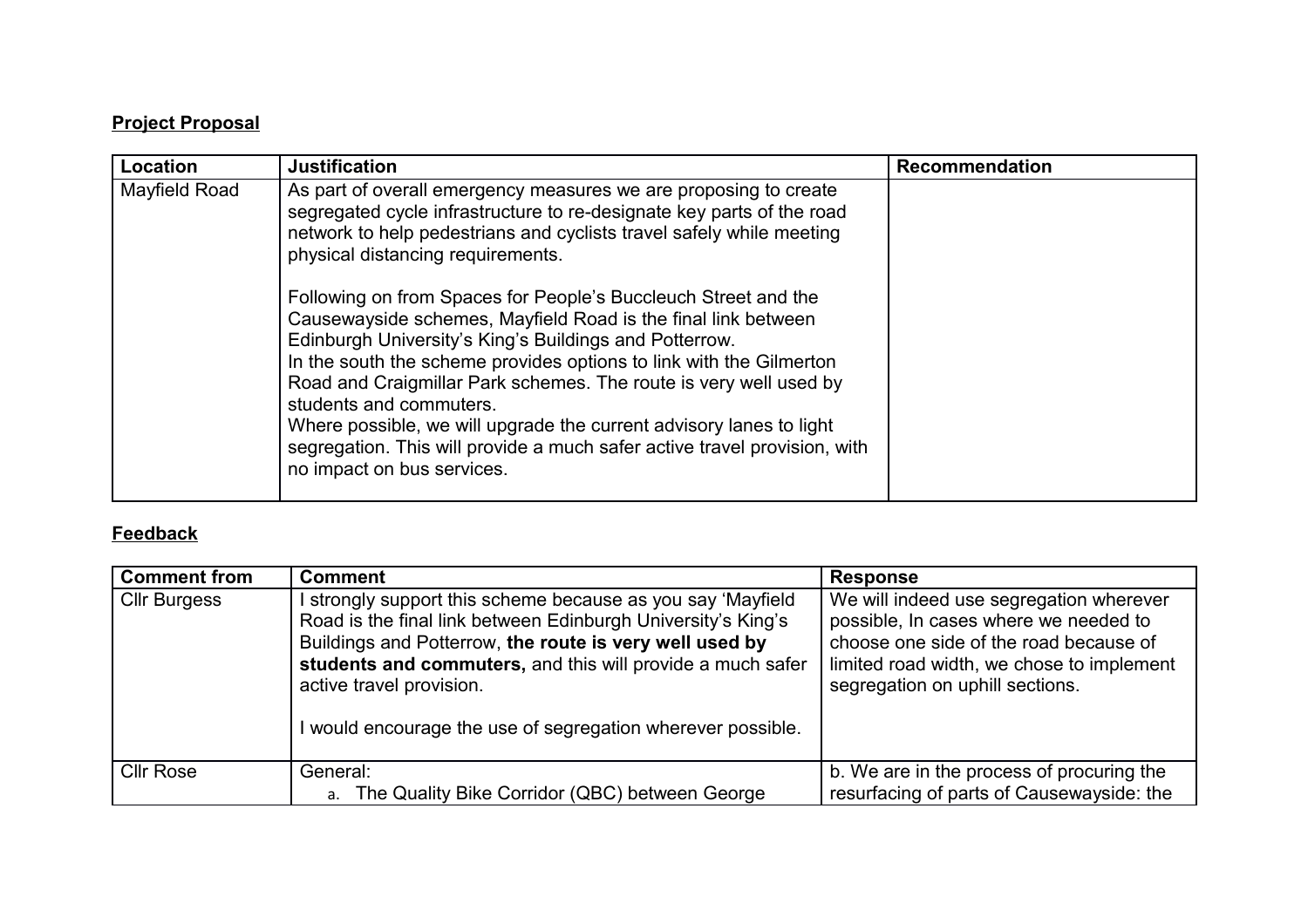|                  | Square and King's Buildings was opened in 2012 at the<br>cost of just under £0.5m. This project covers part of<br>that route.<br>b. Since shortly after inception sections have suffered<br>from particular issues. The most serious, impeding its<br>suitability as a quality cycle route has been the uneven<br>road surface, particularly at the Salisbury Place<br>junction and on the east side of Causewayside<br>between the Salisbury junction and West Preston<br>Street. It should also be noted that the junction with<br>West Savile Terrace has been the scene of notably<br>serious collision cycle casualties, both before and<br>subsequent to the 2012 opening.<br>It is both an arterial commuting route (including<br>c.<br>cyclists) and a link for students between campuses. It's<br>relationship with the Minto Street/Mayfield<br>Gardens/Craigmillar Park corridor needs some<br>strategic consideration in relation to traffic flows and<br>active travel. Attempting to create two uprated cycle<br>routes may result in neither being achieved<br>satisfactorily. | eastern side between East Sciennes Place<br>and the junction with Salisbury Place, and<br>the cycle lane areas on the junction with<br>Salisbury Place.<br>We will remove the 'pinchpoint' of the<br>current northbound cycle lane at the<br>junction with West Savile Terrace and<br>widen the cycle path to 2m (road width ><br>5.5m) so cyclists can take a more<br>prominent position when approaching the<br>junction<br>c. The road is relatively wide and the<br>implementation of segregation will not<br>reduce the number of lanes, so should not<br>have an effect on the traffic flows. |
|------------------|-----------------------------------------------------------------------------------------------------------------------------------------------------------------------------------------------------------------------------------------------------------------------------------------------------------------------------------------------------------------------------------------------------------------------------------------------------------------------------------------------------------------------------------------------------------------------------------------------------------------------------------------------------------------------------------------------------------------------------------------------------------------------------------------------------------------------------------------------------------------------------------------------------------------------------------------------------------------------------------------------------------------------------------------------------------------------------------------------|-----------------------------------------------------------------------------------------------------------------------------------------------------------------------------------------------------------------------------------------------------------------------------------------------------------------------------------------------------------------------------------------------------------------------------------------------------------------------------------------------------------------------------------------------------------------------------------------------------|
| <b>Cllr Rose</b> | <b>Mayfield Road comment:</b><br>The proposals introduce cycle lanes between parking<br>а.<br>spaces and the pedestrian pavement. I am concerned<br>how satisfactory and safe this will be.                                                                                                                                                                                                                                                                                                                                                                                                                                                                                                                                                                                                                                                                                                                                                                                                                                                                                                   | a. This has been successfully implemented<br>elsewhere in the city (eg. Buccleuch Street<br>and Comiston Road) and is commonly<br>used in other European cities. Cycling<br>between the pavement and parked cars is                                                                                                                                                                                                                                                                                                                                                                                 |
|                  | b. As far as I can see the on street parking opportunities<br>reduce particularly between West Savile Terrace and<br>Fountainhall Road. That will put additional pressure on<br>limited available parking in surrounding streets.<br>The measures are entirely for cycling. They add<br>c.                                                                                                                                                                                                                                                                                                                                                                                                                                                                                                                                                                                                                                                                                                                                                                                                    | generally safer than between moving traffic<br>and parked cars.<br>There is a buffer from 0.5 to 0.75m<br>between the cycle path and the parking<br>spaces to prevent 'dooring'.                                                                                                                                                                                                                                                                                                                                                                                                                    |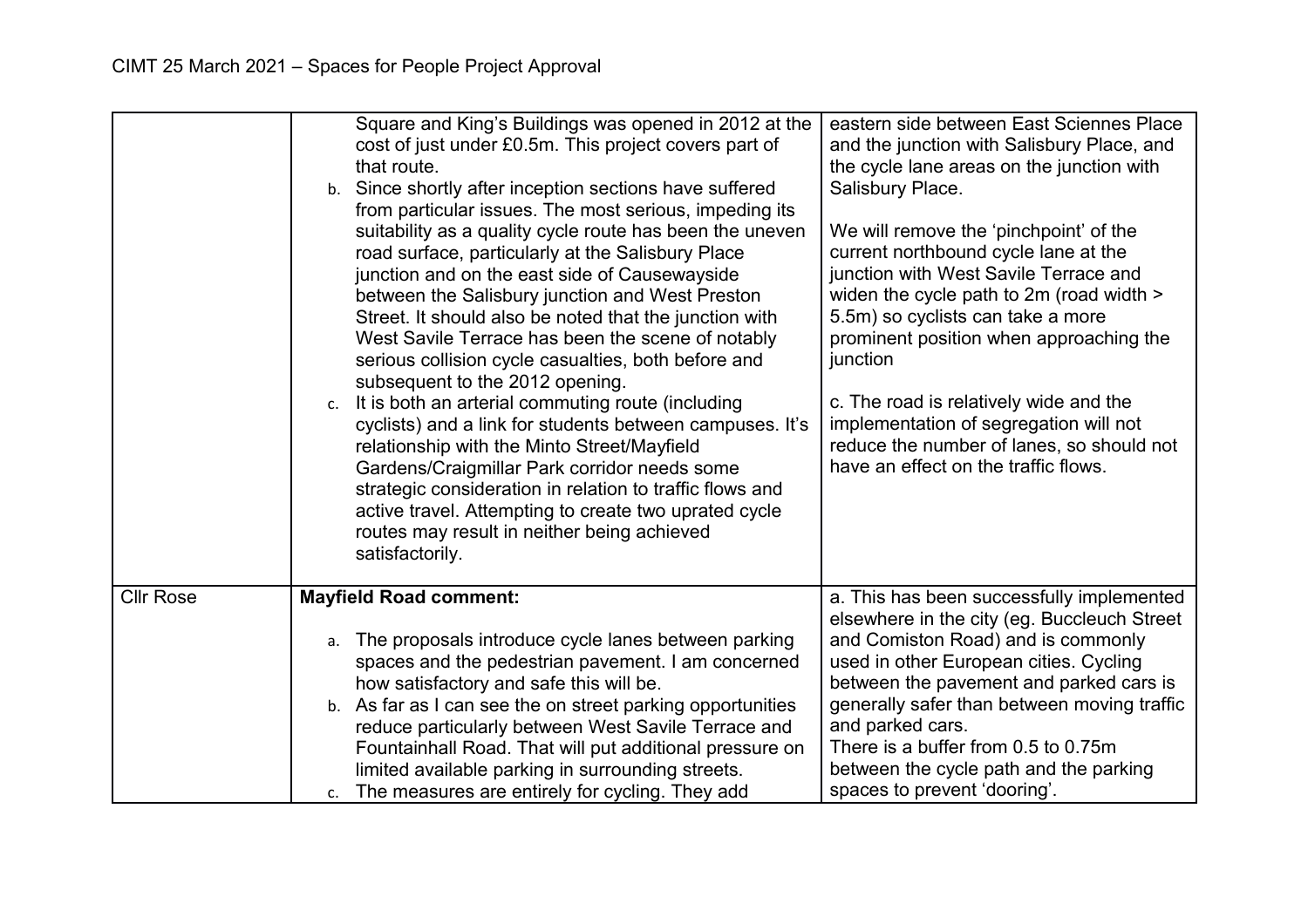<span id="page-3-0"></span>

|    | nothing to social distancing or to aid pedestrians.          |                                               |
|----|--------------------------------------------------------------|-----------------------------------------------|
|    | Indeed, at some points the measures result in                | b. The southern part of this area has very    |
|    | pedestrians being closer to cyclists. That is a result of    | limited frontages. Parking spaces are         |
|    | the defenders limiting the freedom of cyclists to choose     | available on the west side of the road        |
|    | the best course.                                             | between Relugas Road and Fountainhall         |
| d. | The impact on businesses is not clear. There are             | Road. Virtually all residences on the east    |
|    | shops, B&B and other businesses, most notably                | side of the road have driveways and           |
|    | Edinburgh Roofing Services at No 58. I am not clear if       | parking is possible in side streets.          |
|    | all these have been visited but it is essential that this is |                                               |
|    | done to prevent undue conflict – both from the physical      | c. The cycle lanes along the kerbside         |
|    | measures and in relation to how they are received.           | mean that pedestrians are further away        |
|    | Deliveries and work practices need to be integrated.         | from buses and other traffic. This provides   |
|    | e. View 1: I am not clear that the part of Mayfield Road     | a more pleasant walking environment with      |
|    | near Mentone Terrace will work with the changing             | less direct fumes. This is especially         |
|    | width of available road, combined with a refuge island,      | important for children since -because of      |
|    | junction, parking outside Edinburgh Roofing – along          | their height-they are closer to the vehicle's |
|    | with the inside cycle lane.                                  | exhaust fumes.                                |
| f. | View 2: (West Savile Terrace is wrongly labelled.) It is     |                                               |
|    | difficult to judge how changes will work at the Savile       | d. We have actually created parking           |
|    | Terrace junction. There has been a longstanding              | spaces at Edinburgh Roofing Services          |
|    | difficulty with traffic signals operation here (triggering   | (currently parking is not allowed between     |
|    | the phases). Currently, the signals are inefficient,         | $7:30$ am and $6:30$ pm)                      |
|    | restricting the flow of traffic unnecessarily and hence      |                                               |
|    | adding to pollution. The lanes south of this junction        | e. We expect that moving cyclists to the      |
|    | seem similar to previous arrangements but it should be       | kerbside will make cycling in this busy area  |
|    | noted that here, the parking places are next to the          | safer. We also expect that the reduced        |
|    | kerb, in contrast with elsewhere in this project. I cannot   | road width will reduce vehicle speeds.        |
|    | say how the lane next to the shops south of Mentone          | We will however monitor this area since it    |
|    | Terrace will work. It is certainly a busy stopping point.    | is close to the junction where various        |
|    | View 3: No comment                                           | accidents have happened (as Councillor        |
| h. | View 4: The route southbound, especially south of            | Rose mentioned above-).                       |
|    | Esslemont Road, where the cycle lane discontinues,           | f. I will contact Councillor Rose regarding   |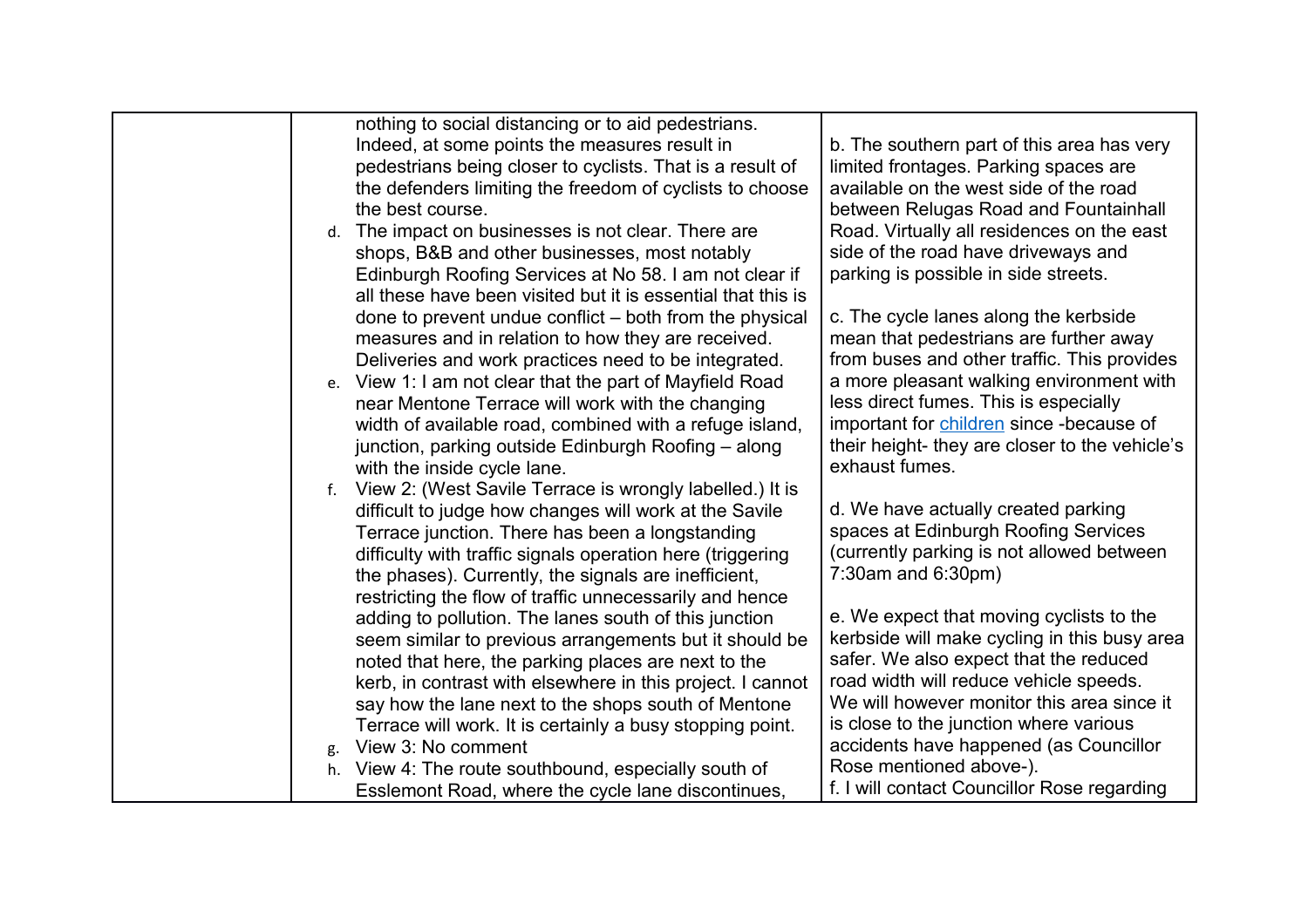| i. | may well cause modal conflict, given the lack of<br>southbound space.<br>View 5: i) It is not clear to me what happens to the lane                                                                                            | the traffic signals to find out what could be<br>improved.                                                                                                                                                                                                                                                                                                                                 |
|----|-------------------------------------------------------------------------------------------------------------------------------------------------------------------------------------------------------------------------------|--------------------------------------------------------------------------------------------------------------------------------------------------------------------------------------------------------------------------------------------------------------------------------------------------------------------------------------------------------------------------------------------|
|    | (northbound) at Braefoot Terrace ii) I could not see<br>what the red 'H' represents. Iii) The area north of the<br>junction with Liberton Brae loses a cycle lane near the<br>junction southbound. I think that is no change. | As mentioned above, we will widen the<br>northbound cycle lane on approach to the<br>junction to give cyclists a more prominent<br>position (this is where a cyclists was hit by<br>a left turning vehicle).                                                                                                                                                                               |
|    |                                                                                                                                                                                                                               | Since the northbound cycle lane is at the<br>end of a downhill section, we thought it<br>would be better to guide the cyclists<br>outside the parked cars in this instance.                                                                                                                                                                                                                |
|    |                                                                                                                                                                                                                               | h. The northbound left filter unfortunately<br>means that there is not enough space for<br>cycle lanes in this area.                                                                                                                                                                                                                                                                       |
|    |                                                                                                                                                                                                                               | We have however requested and received<br>approval from Transport Scotland to create<br>a split ASL. This should help cyclists to be<br>out of the way of left turning traffic and will<br>push them to take primary position on<br>approach to the junction.<br>Following your comments, we will start an<br>advisory cycle lane north of Hallhead<br>Road, where the carriageway widens. |
|    |                                                                                                                                                                                                                               | i. Coming from Braefoot Terrace, we<br>created a tapered entry to an advisory<br>cycle lane. Swept path analysis showed<br>that a mandatory lane is not possible here.                                                                                                                                                                                                                     |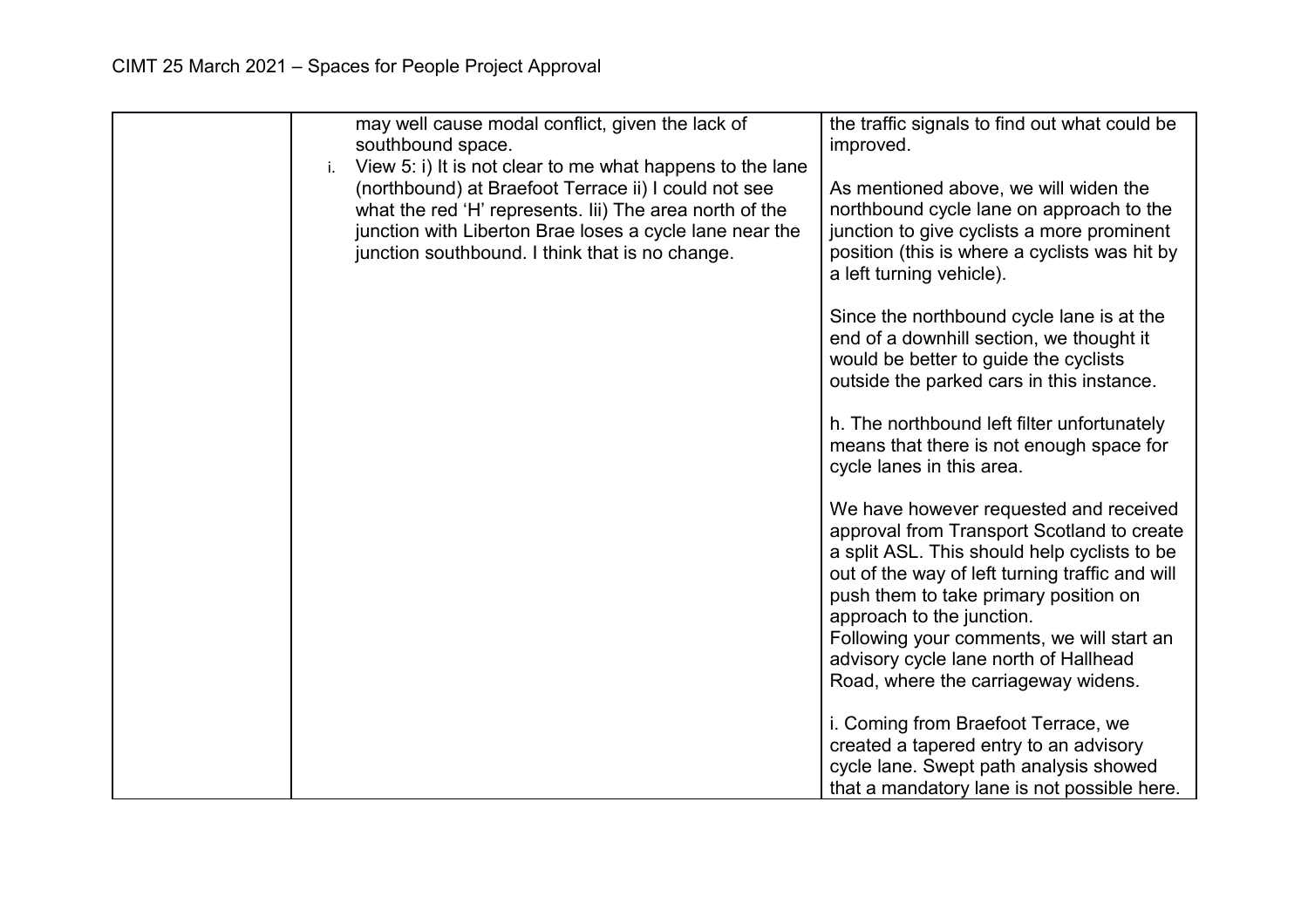|                  |                                                                                                                                                                                                                                                                                                                                                                                                                                                                                                                                                                                                                                                                                                                                                                                                                                                                                                                    | The red H marks represent 20mph signs<br>(we have introduced a 20mph speed limit<br>between Esslemont Road and Braefoot<br>Terrace)<br>We learnt from 'Traffic Signals' that -on<br>approach to the junction- 2 vehicle lanes<br>southbound are required. Since it is quite a<br>steep downhill slope, we felt that it would<br>be safest to start with a wide mandatory<br>lane (rather than segregation) and end the<br>cycle lane where the space is required for<br>2 vehicle lanes |
|------------------|--------------------------------------------------------------------------------------------------------------------------------------------------------------------------------------------------------------------------------------------------------------------------------------------------------------------------------------------------------------------------------------------------------------------------------------------------------------------------------------------------------------------------------------------------------------------------------------------------------------------------------------------------------------------------------------------------------------------------------------------------------------------------------------------------------------------------------------------------------------------------------------------------------------------|-----------------------------------------------------------------------------------------------------------------------------------------------------------------------------------------------------------------------------------------------------------------------------------------------------------------------------------------------------------------------------------------------------------------------------------------------------------------------------------------|
| <b>Cllr Rose</b> | <b>Overall comment:</b><br>a. Apart from the comments above the changes are<br>relatively benign in what is already a 20mph zone.<br>b. Much more beneficial than this scheme for the Quality<br>Bike Corridor would be resurfacing the highly degraded<br>parts of the route referred to above.<br>This project represents less bizarre interventions than<br>$c_{\cdot}$<br>the parallel Minto Street/Mayfield Gardens/Craigmillar<br>Park corridor, and the question now arises if the<br>present project could be the preferred (and thus<br>appropriately signed route) in place of the other<br>corridor. I have already called for the wholly<br>inappropriate interventions in the Minto Street/Mayfield<br>Gardens/Craigmillar Park corridor to be reversed.<br>Nonetheless, this project should not be imposed<br>d.<br>without consultations with residents and the various<br>businesses on the route. | Most comments have been discussed<br>above.                                                                                                                                                                                                                                                                                                                                                                                                                                             |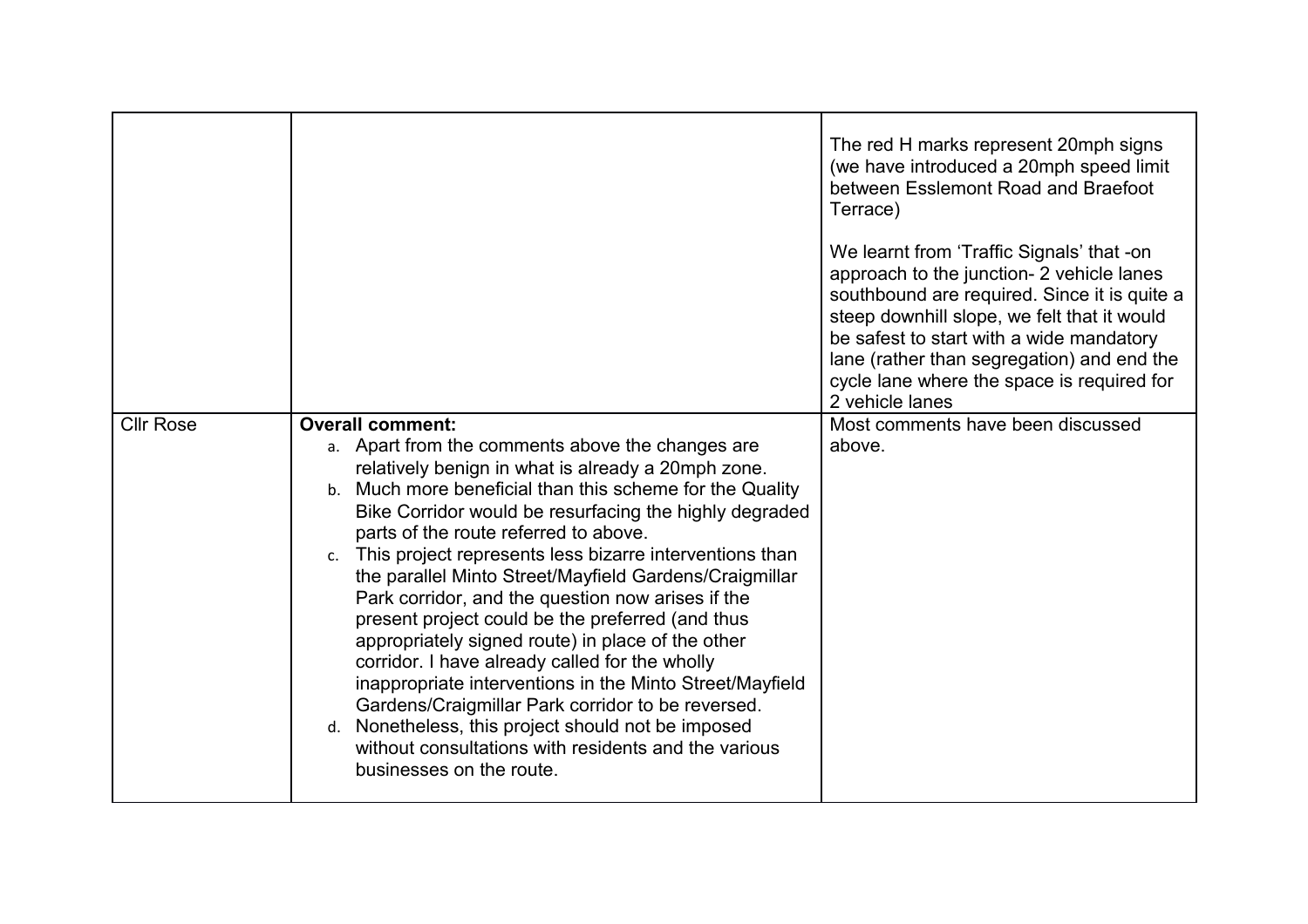| <b>Cllr Rose</b>   | The scheme is an emergency response to the public health<br>threat of the virus. Given that the measures have nothing to<br>do with social distancing and that in this country the<br>immediate danger of the risk of the transmission of infection<br>and the need to mitigate that risk as a matter of urgency has<br>subsided, the justification for the TTRO has evaporated. I<br>doubt any changes to Mayfield Road by TTRO under this<br>justification would stand up to legal examination and the<br>scheme should not proceed as a TTRO - which supports my<br>fundamental objection to proceeding without proper local<br>consultation. | Safe cycleways provide an alternative way<br>of getting around to walking and buses<br>which again helps to aid physical<br>distancing on these modes as less people<br>have to use them. It is still very unclear if<br>the risk of COVID and potential variants<br>has indeed subsided.<br>Like all SfP schemes, this scheme is<br>temporary and will be reviewed every 2<br>months. Consultation will be carried out<br>before any scheme is made permanent. |
|--------------------|--------------------------------------------------------------------------------------------------------------------------------------------------------------------------------------------------------------------------------------------------------------------------------------------------------------------------------------------------------------------------------------------------------------------------------------------------------------------------------------------------------------------------------------------------------------------------------------------------------------------------------------------------|-----------------------------------------------------------------------------------------------------------------------------------------------------------------------------------------------------------------------------------------------------------------------------------------------------------------------------------------------------------------------------------------------------------------------------------------------------------------|
| <b>Cllr Webber</b> | My overarching comment however is that the day after the<br>timeline for easing lockdown restrictions was presented at<br>Holyrood by the FM and as we are deploying the most<br>amazing vaccination programme, that we as a council are still<br>seeking to press on regardless with installing TEMPORARY<br>MEASURES to aid social distancing some 12 months after<br>lockdown began. What a waste of time, money and<br>resources.                                                                                                                                                                                                            | A timeline for the easing of lockdown<br>restrictions has indeed been presented, but<br>-as mentioned above- it is still very unclear<br>if the risk of COVID and potential variants<br>has indeed subsided.<br>See also Edinburgh University's response<br>below regarding the use of this route by<br>students in the absence of the Lothian Bus<br>shuttle.                                                                                                  |
| <b>Cllr Webber</b> | Further one of the most limiting factors with schemes<br>preventing them from being a suitable quality cycle route is<br>the shocking state of the road surfaces, and especially at the<br>Salisbury Place junction and on the east side of<br>Causewayside between the Salisbury junction and West<br>Preston Street.<br>It's relationship with the Minto Street/Mayfield<br>Gardens/Craigmillar Park corridor needs some strategic<br>consideration in relation to traffic flows and active travel.<br>Attempting to create two uprated cycle routes may result in<br>neither being achieved satisfactorily.                                   | See the reply above to these concerns.                                                                                                                                                                                                                                                                                                                                                                                                                          |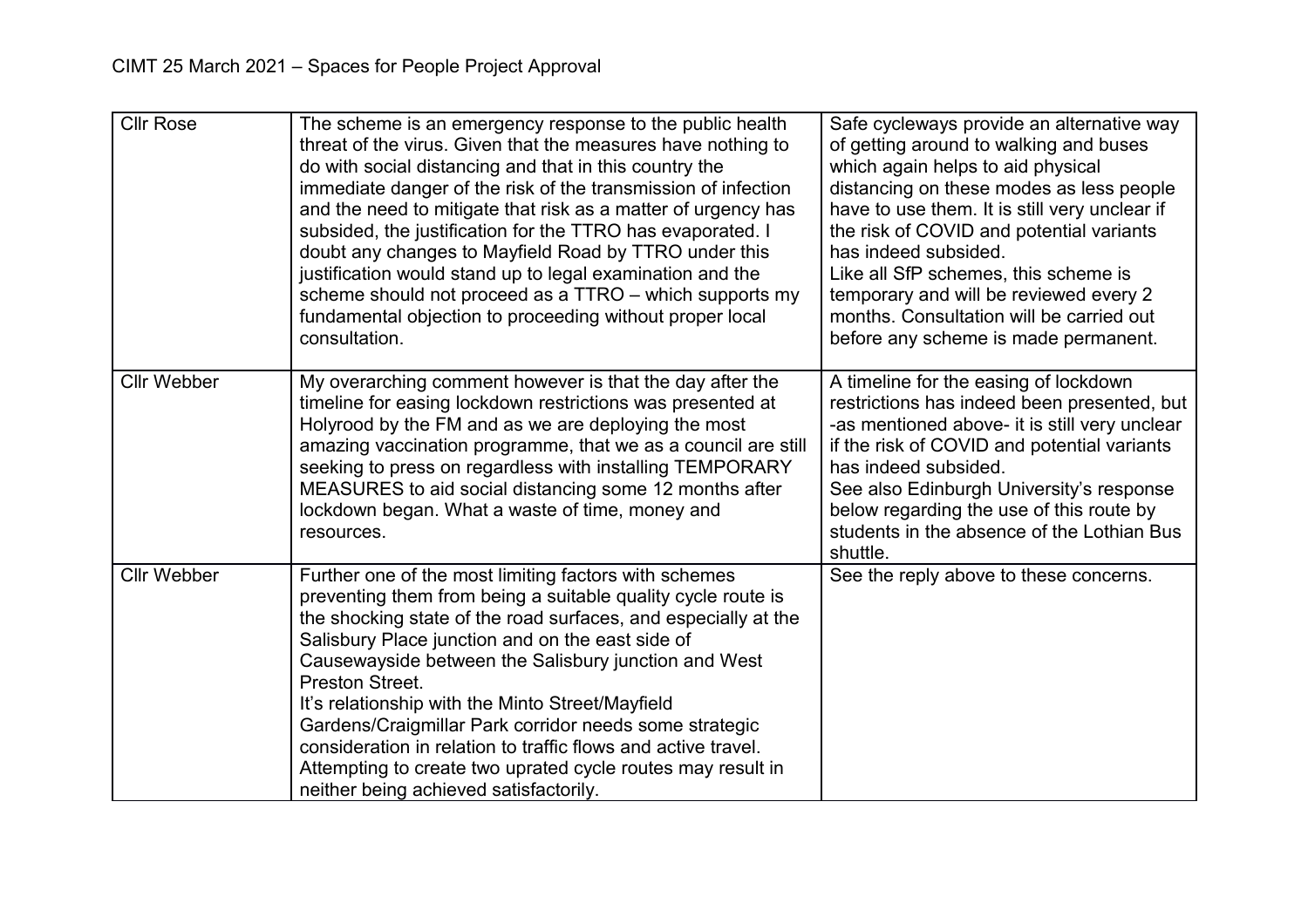| <b>Cllr Webber</b>               | The proposals introduce cycle lanes between parking spaces<br>and the pedestrian pavement. I am concerned how<br>satisfactory and safe this will be and I know the alarm and<br>feedback this has caused elsewhere in the city. I would have<br>hoped lessons might be learned and this scheme put<br>additional pressure on limited available parking in surrounding<br>streets.                                                                              | See the reply above to these concerns.                                                                                                                                                                                                                                                                                                       |
|----------------------------------|----------------------------------------------------------------------------------------------------------------------------------------------------------------------------------------------------------------------------------------------------------------------------------------------------------------------------------------------------------------------------------------------------------------------------------------------------------------|----------------------------------------------------------------------------------------------------------------------------------------------------------------------------------------------------------------------------------------------------------------------------------------------------------------------------------------------|
| <b>Cllr Webber</b>               | The measures are entirely for cycling. They add nothing to<br>social distancing or to aid pedestrians. Indeed, at some points<br>the measures result in pedestrians being closer to cyclists.<br>That is a result of the defenders limiting the freedom of<br>cyclists to choose the best course. Again, to my initial point,<br>this hardly points to aiding Social Distancing which is the<br>entire justification of using the Emergency Covid Legislation. | See the reply above to these concerns.                                                                                                                                                                                                                                                                                                       |
| <b>Cllr Webber</b>               | I need confirmation, in writing and evidence of contact with<br>the many shops, B&Bs and other businesses that they are<br>aware of what is about to be done to them. Evidence from<br>elsewhere in the city tends to suggest that yet again these<br>businesses will have been forgotten                                                                                                                                                                      | Businesses are not part of the Notification<br>process, but -as in other schemes- we will<br>work with businesses when issues arise.                                                                                                                                                                                                         |
| <b>Edinburgh Access</b><br>Panel | We note your proposal to use a mixture of advisory and<br>mandatory cycle lanes. Our strong preference is for<br>advisory lanes throughout because they allow parking.<br>If you insist on creating mandatory lanes, please<br>ensure there are plenty of opportunities for blue badge<br>holders to park within easy reach of their destinations.<br>We note you propose both kerbside parking and<br>floating parking, depending on the placement of the     | Using advisory lanes on which people can<br>park would not support safe cycling on this<br>route. There are various areas where<br>parking is possible and many areas have<br>double yellow lines with single blips, so<br>parking will be possible outside peak times<br>for blue badge holders.<br>Floating parking is generally safer for |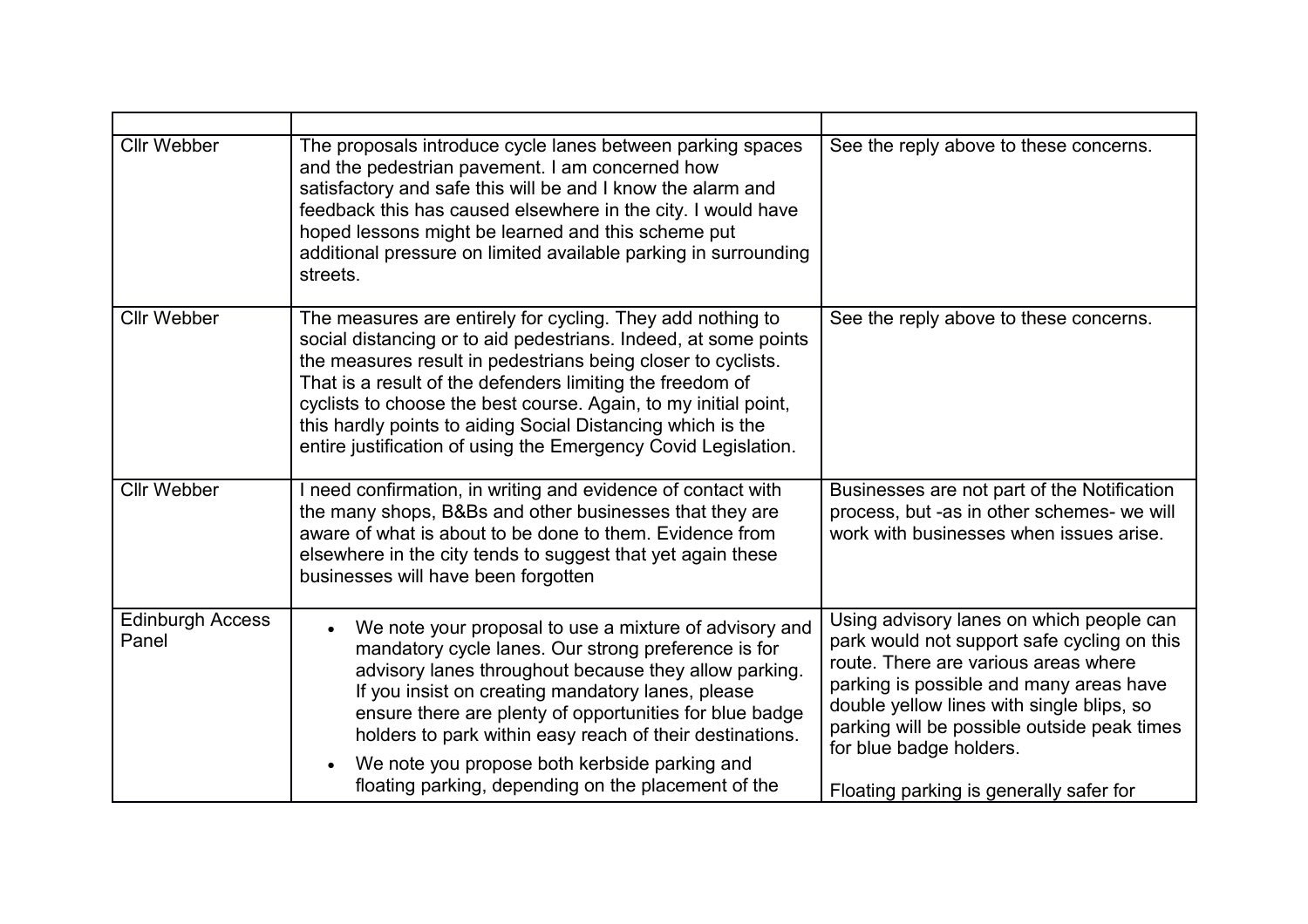<span id="page-8-0"></span>

|                                           | cycle lane. As you know, we object to floating parking<br>because of its risks to pedestrians. The existing layout<br>in certain areas of Mayfield Rd, with kerbside parking<br>and a cycle lane outside the parking area, appears to<br>function well. Please keep this layout and roll it out<br>wherever parking areas are required along the length<br>of Mayfield Road - especially outside shops and hotels<br>but also outside those blocks of residences where<br>there are few driveways. Note that we recommend the<br>kind of layout you have installed on Chesser Avenue. | cyclists. Having cycle lanes along the<br>kerbside rather than motorised vehicles<br>mean that pedestrians are further away<br>from buses and other motorised traffic.<br>This provides a more pleasant walking<br>environment with less direct fumes. This is<br>especially important for children since<br>-because of their height- they are closer to<br>the vehicle's exhaust fumes. |
|-------------------------------------------|---------------------------------------------------------------------------------------------------------------------------------------------------------------------------------------------------------------------------------------------------------------------------------------------------------------------------------------------------------------------------------------------------------------------------------------------------------------------------------------------------------------------------------------------------------------------------------------|-------------------------------------------------------------------------------------------------------------------------------------------------------------------------------------------------------------------------------------------------------------------------------------------------------------------------------------------------------------------------------------------|
| <b>Edinburgh Access</b><br>Panel          | You propose single blips on the kerbs next to<br>mandatory cycle lanes. Please confirm that<br>loading/unloading will be allowed (at permitted times)<br>ON the cycle lane. Or do you mean OUTSIDE the<br>cycle lane? For example on the southbound stretch<br>near the junction with Rankin Rd.                                                                                                                                                                                                                                                                                      | Loading and unloading is allowed outside<br>mandatory cycle lanes (at permitted times).<br>Parking is possible outside shops. If<br>residents have a blue badge but no<br>opportunity for off-street parking, we will<br>not apply blips in front of their house.                                                                                                                         |
|                                           | Please ensure you put an end to the (currently<br>permitted) use by cyclists of areas of the footway near<br>King's Buildings.                                                                                                                                                                                                                                                                                                                                                                                                                                                        |                                                                                                                                                                                                                                                                                                                                                                                           |
|                                           | If cycling facilities are improved in Mayfield Rd it's likely<br>that even more students will cycle the wrong way down<br>Duncan Street to reach Mayfield Rd from Pollock Halls.<br>Please take steps either to re-affirm and emphasise<br>Duncan Street's status as a one-way street or to<br>introduce a contraflow for cyclists. Westbound cyclists<br>are definitely at risk here at the moment, especially at<br>the crossroads with Upper/South Gray St.                                                                                                                        | These are very useful shared-use paths<br>that offer the many cyclists in this area a<br>safe way to cross the junction<br>The Active Travel team is currently working<br>on a scheme with contraflow-for-cyclists on<br><b>Duncan Street</b>                                                                                                                                             |
| <b>Edinburgh Living</b><br><b>Streets</b> | Mayfield Road is also, of course, a busy pedestrian route,<br>including to Kings Buildings. Pavements suffer from a                                                                                                                                                                                                                                                                                                                                                                                                                                                                   | Thank you for this comment. We will do<br>another evaluation of the route with a                                                                                                                                                                                                                                                                                                          |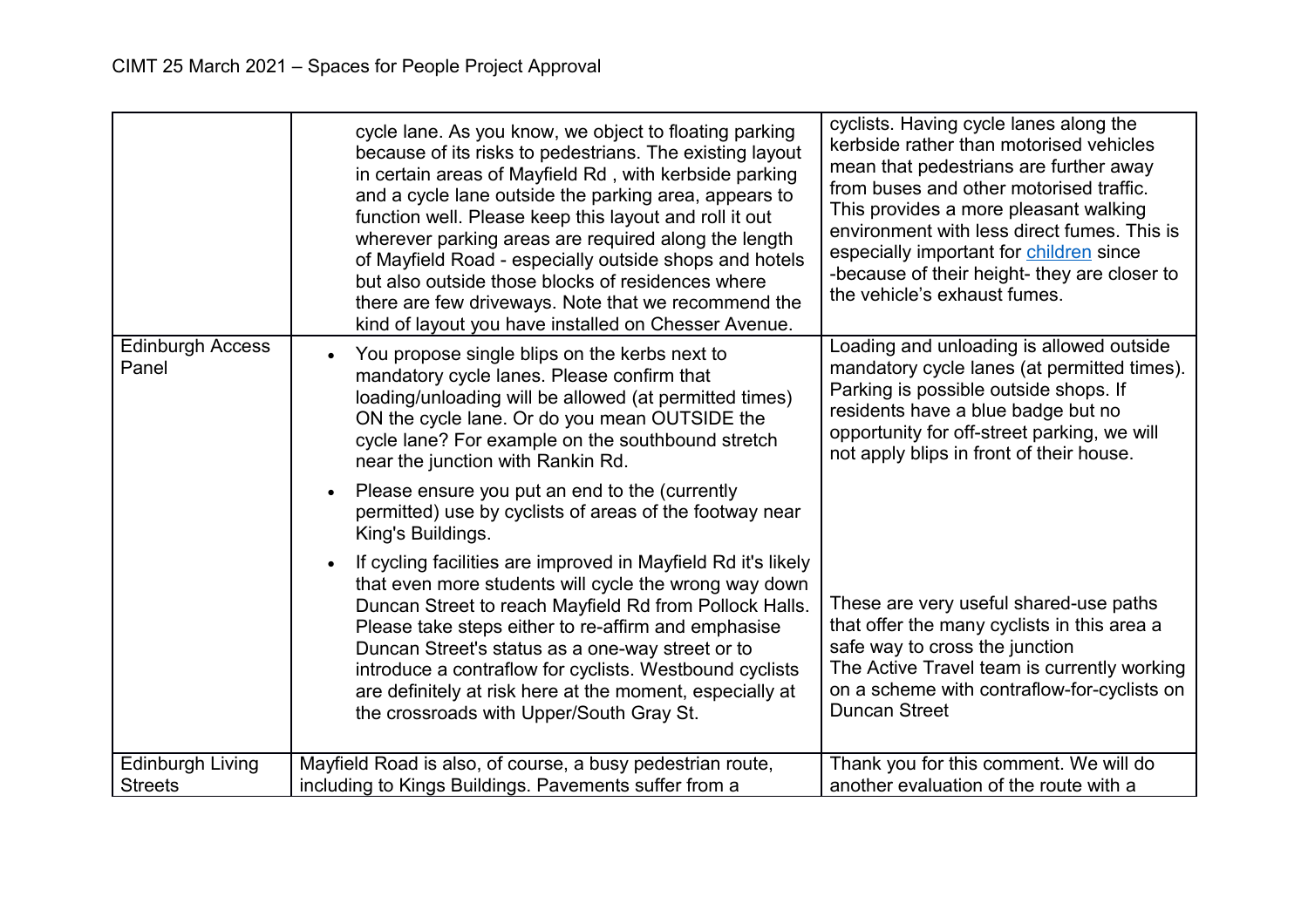|        | significant amount of unnecessary signage and poles, in<br>particular loading and cycle signs.                                                                                                                                                                                                                                                                                  | special view to remove unnecessary street<br>clutter                                                                                              |
|--------|---------------------------------------------------------------------------------------------------------------------------------------------------------------------------------------------------------------------------------------------------------------------------------------------------------------------------------------------------------------------------------|---------------------------------------------------------------------------------------------------------------------------------------------------|
|        | Where there is no time limit, the "No loading" signs (and<br>poles) should be removed (eg outside BP petrol station). In<br>many cases, where there are loading restrictions at certain<br>times, time plates can be relocated to lighting columns and<br>the poles removed.                                                                                                    |                                                                                                                                                   |
|        | The numerous blue "cycle" signs are very often mounted on a<br>pole with no other signage (eg 36 Mayfield); poles should be<br>removed and any necessary signs relocated onto lighting<br>columns or any other appropriate existing structure.                                                                                                                                  |                                                                                                                                                   |
| Spokes | Spokes welcome proposals to make cycling on Mayfield Road<br>safer. We have a few comments and suggestions which we<br>think would improve the scheme, and we hope these can be<br>considered.<br>• There is a serious need to reduce the amount of general                                                                                                                     | After the scheme reviews of Buccleuch<br>Street and Causewayside, we are now<br>making further improvements to the cycle<br>lanes on these roads. |
|        | traffic on the Mayfield RoadPotterrow corridor. The existing<br>Causewayside and Buccleuch Street schemes are<br>compromised by the parking bays which mean that the cycle<br>lane protection is intermittent. Making these sections safe to<br>cycle on therefore requires a reduction in through traffic,<br>which might be achieved by adding a bus gate on Mayfield<br>Road | A bus gate would be a major change that<br>would require further investigation and<br>modelling.                                                  |
| Spokes | The southbound cycle lane should extend all the way to the<br>Liberton Brae junction, so that cyclists are able to safely reach<br>the ASL at this junction.<br>• Northbound cyclists going straight on at the King's Buildings                                                                                                                                                 | Traffic Signals have told us that 2 lanes are<br>required on the approach to this junction.<br>We will add a cycle symbol on the road at          |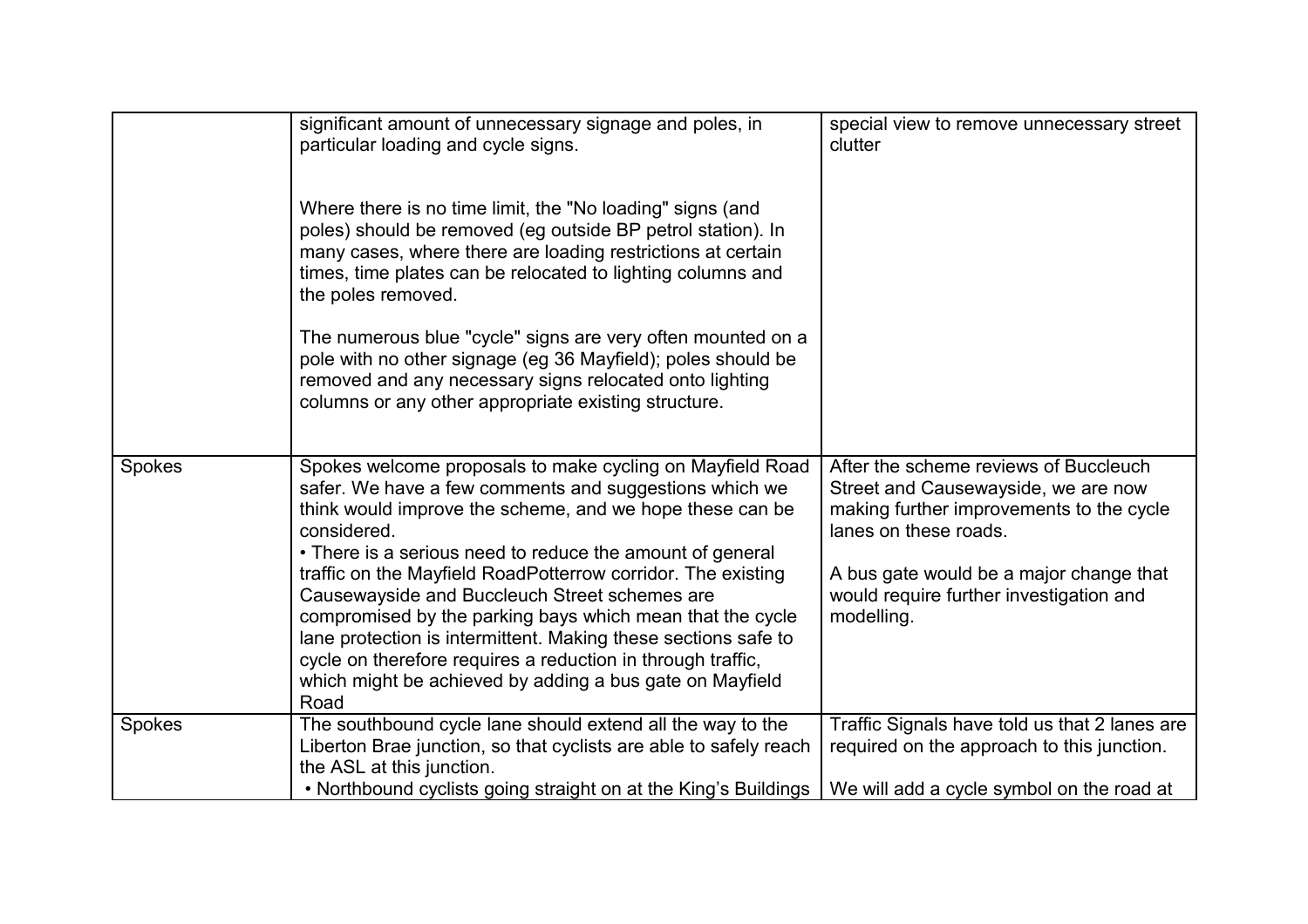|        | junction need to move into the right hand lane, a manoeuvre<br>which is often dangerous. We appreciate that the temporary<br>nature of the scheme makes it difficult, but if there is anything<br>which can be done to make this safer, please do so.                                                                                                                                                                                                                                                                                                                                                                                            | the end of the segregated cycle lane.                                                                                                                                                                                                 |
|--------|--------------------------------------------------------------------------------------------------------------------------------------------------------------------------------------------------------------------------------------------------------------------------------------------------------------------------------------------------------------------------------------------------------------------------------------------------------------------------------------------------------------------------------------------------------------------------------------------------------------------------------------------------|---------------------------------------------------------------------------------------------------------------------------------------------------------------------------------------------------------------------------------------|
| Spokes | • The vast majority of crashes on Mayfield Road involving<br>cyclists occur at the junctions - often when drivers are pulling<br>out of a side street. Often drivers stop with the nose of their<br>car in the cycle lane, forcing cyclists to veer into the main<br>traffic lane to avoid them. The layout of the kerbs near these<br>junctions (particularly Rankin Road and Lussielaw Road and<br>Ross Gardens, where cyclists are going downhill) therefore<br>needs to be very carefully considered. Red screed at these<br>junctions should also be applied, and we wonder if the<br>junctions could be changed from "Give Way" to "Stop". | We have widened cycle lanes at junctions<br>and will refresh give way markings. Due to<br>the cost, we will unfortunately not be able<br>to use red screed at side streets.                                                           |
|        | It's not obvious why the parking bays are between the cycle<br>lane and the footway at Margiotta's, near the West Savile<br>Terrace junction, when all the others are used to create<br>parking-protected cycle lanes.<br>• Drivers parking at the ends of the parking-protected cycle<br>lane on Potterrow block the cycle lane, and we worry that the<br>same will happen at the end of the southbound parking-<br>protected lane north of Savile Terrace.                                                                                                                                                                                     | We have done this because cyclists have<br>just come down the hill and may still have<br>quite a high speed. We felt it would be<br>safer to keep cyclists outside cars in this<br>area.<br>The segregators and double yellow- double |
| Spokes | • There appears to be something odd going on with the speed<br>limit signs on the side streets at the south end (Ross Road<br>and parallel streets). The plans show additional 20mph signs<br>here despite the speed limit on both Mayfield Road and the<br>side streets being the same. This is inconsistent with the way<br>speed limit signs are used on side streets on the existing<br>20mph section of Mayfield Road.                                                                                                                                                                                                                      | blips in this area should prevent this.<br>We are aware of the issue and will ask the<br>designer to fix this.                                                                                                                        |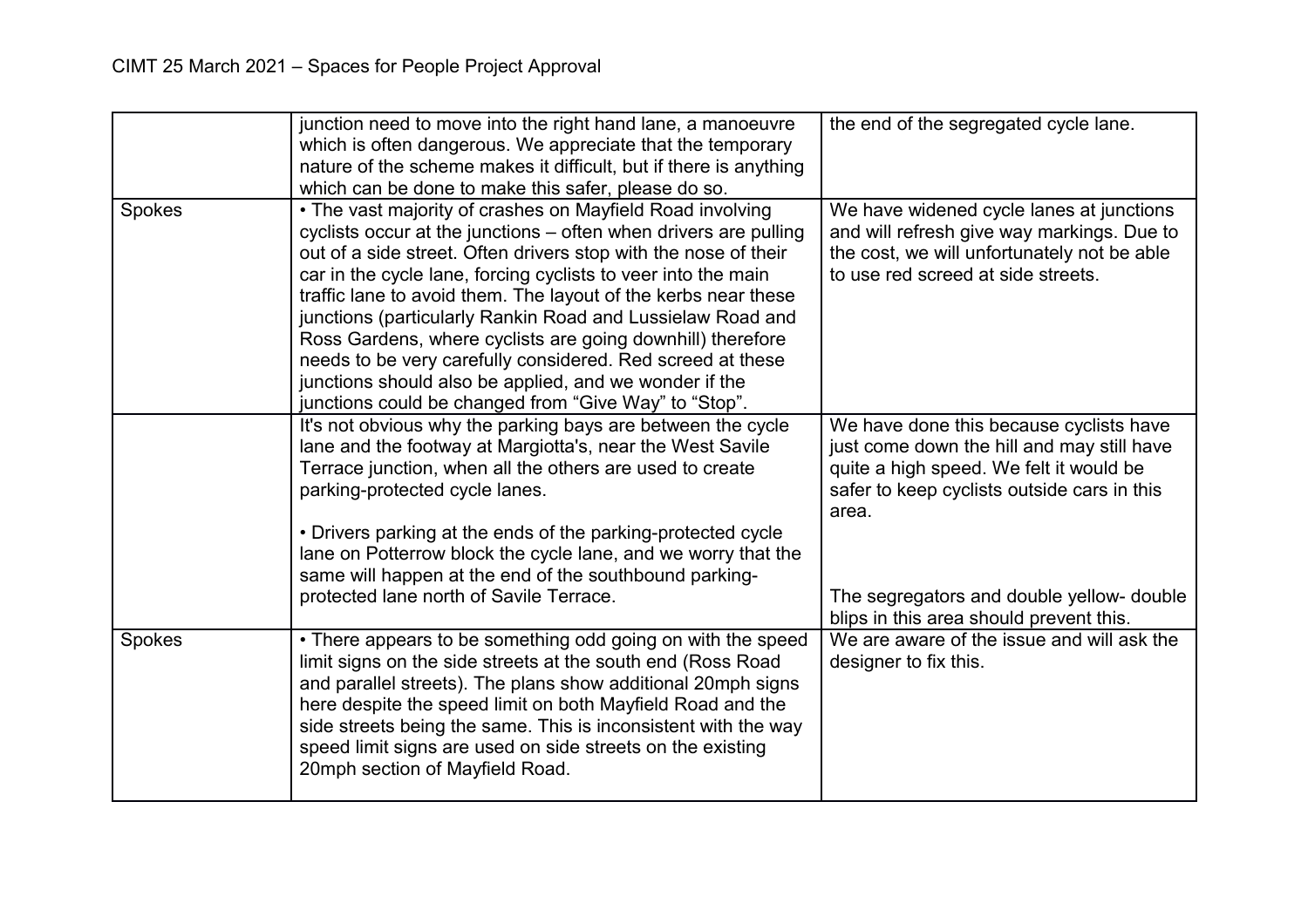|                                                       | • The cycle lanes at the traffic island near the junction with<br>Max Born Crescent should be made widened, as was done at<br>the traffic islands at the north end of Gilmerton Road.                                                                                                                                                                                                                                                                                                                                                                                                                                             | This island will actually be removed so<br>there will be space for cycle lanes to<br>continue |
|-------------------------------------------------------|-----------------------------------------------------------------------------------------------------------------------------------------------------------------------------------------------------------------------------------------------------------------------------------------------------------------------------------------------------------------------------------------------------------------------------------------------------------------------------------------------------------------------------------------------------------------------------------------------------------------------------------|-----------------------------------------------------------------------------------------------|
| The University of<br>Edinburgh, Estates<br>Department | I am writing on behalf of the University to offer our strong<br>support for the segregated cycle infrastructure proposals for<br>Mayfield Road. We fully supported the implementation of the<br>Spaces for People's Buccleuch Street and the Causewayside<br>schemes, and welcome the proposal for Mayfield Road which<br>will provide the final link between the University of<br>Edinburgh's King's Buildings and Potterrow.                                                                                                                                                                                                    |                                                                                               |
|                                                       | The University is keen to make getting between our<br>campuses as easy as possible for staff and students. For<br>those travelling to the King's Buildings, our most recent<br>student travel survey in autumn 2019 showed almost half<br>travelling by bike or foot. This is despite the route offering<br>several challenges, including an absence of protected<br>cycleways, narrow roads due to parked cars, and narrow<br>footways. It is important to note that travel to and from King's<br>Buildings occurs throughout the day reflecting the high degree<br>of inter-campus travel undertaken by our students and staff. |                                                                                               |
|                                                       | Due to the impact of social distancing measures on the<br>capacity of bus services and the implications of this for their<br>fleet, Lothian Buses advised the University they are unable to<br>provide buses for the shuttle bus service that normally<br>operates between Potterrow and King's Buildings. The service<br>has been suspended throughout academic year 2020-21. The<br>latest Scottish Government roadmap for moving out of<br>lockdown measures indicates that social distancing measures<br>on public transport are to continue for many more months,                                                            |                                                                                               |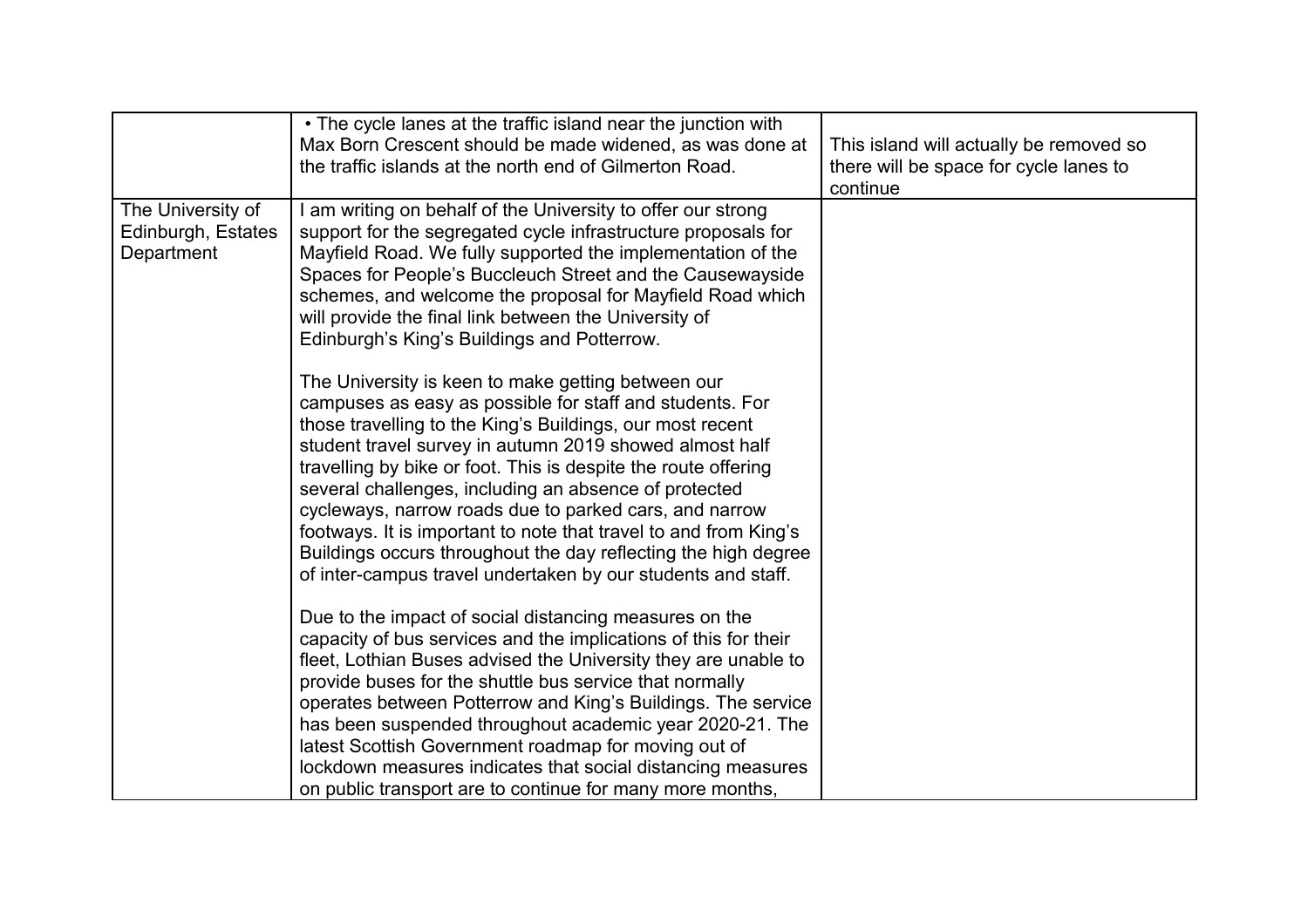|                                                       | potentially well beyond the new academic year commencing<br>September 2021. During this period we will be welcoming<br>more students and staff back to campus. In line with Scottish<br>Government guidance we are communicating to our students<br>and staff to walk, wheel or cycle wherever possible. We<br>anticipate there will be more novice cyclists travelling to and<br>from King's Buildings who would greatly benefit from more<br>protected cycleways. The University is preparing for an<br>increase in cycling to the campus by investing in cycle<br>parking. This is why we strongly support the proposal under<br>consideration. |                                                                                                                                                                                                                                                                                                                                                               |
|-------------------------------------------------------|----------------------------------------------------------------------------------------------------------------------------------------------------------------------------------------------------------------------------------------------------------------------------------------------------------------------------------------------------------------------------------------------------------------------------------------------------------------------------------------------------------------------------------------------------------------------------------------------------------------------------------------------------|---------------------------------------------------------------------------------------------------------------------------------------------------------------------------------------------------------------------------------------------------------------------------------------------------------------------------------------------------------------|
| The University of<br>Edinburgh, Estates<br>Department | We are pleased that it is proposed that protected cycle lanes<br>are provided along much of the route. We have some<br>comments and queries for consideration:<br>View 1:<br>why is it necessary that the cycle lane on the east side<br>of the carriageway is advisory? The single yellow line<br>means this will be parked on outside of the morning<br>and evening peak, and as stressed above our students<br>and staff are travelling all day.<br>View 3:                                                                                                                                                                                     | Since Mayfield Road is on a bus route, the<br>carriageway width needs to be at least<br>3.25m. In areas where this cannot be<br>achieved we have had to use advisory<br>lanes                                                                                                                                                                                 |
|                                                       | Good to see segregation on both sides of the<br>$\bullet$<br>carriageway, however this is not the case on the<br>section north of Rankin Rd. On the west side the cycle<br>lane is advisory for this section and it is not clear why?                                                                                                                                                                                                                                                                                                                                                                                                              | It may be hard to see on the drawings, but<br>the vast majority of the scheme has double<br>yellow lining (zoom in to 150%). There are<br>some (downhill) areas with single yellow<br>lines between Rankin Road and Lussielaw<br>Road and between West Mains Road and<br>Rankin Drive because residents in these<br>areas don't have driveways/ cannot easily |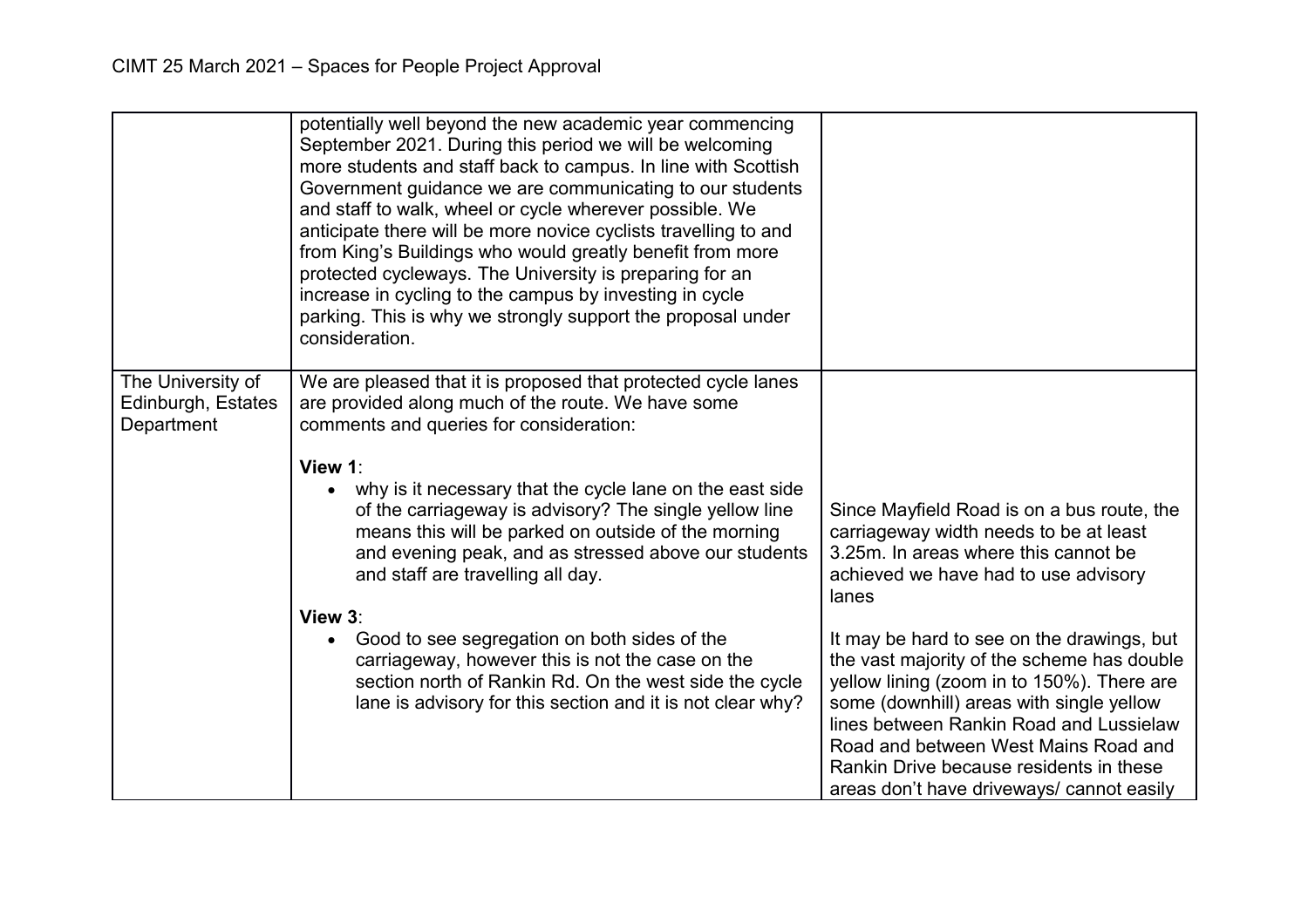|                                                       |                                                                                                                                                                                                                                                                                                                                                                                                                                                                                                                                                                                                                                                                                                                                                                                                                                                                                                                                             | park in side streets. Daytime parking is not<br>allowed in these areas (same as currently).                                                                                                                                                                                         |
|-------------------------------------------------------|---------------------------------------------------------------------------------------------------------------------------------------------------------------------------------------------------------------------------------------------------------------------------------------------------------------------------------------------------------------------------------------------------------------------------------------------------------------------------------------------------------------------------------------------------------------------------------------------------------------------------------------------------------------------------------------------------------------------------------------------------------------------------------------------------------------------------------------------------------------------------------------------------------------------------------------------|-------------------------------------------------------------------------------------------------------------------------------------------------------------------------------------------------------------------------------------------------------------------------------------|
| The University of<br>Edinburgh, Estates<br>Department | View 4:<br>Junction of Mayfield Rd / Esslemont Rd / West Mains -<br>$\bullet$<br>it is unclear from the proposal that the existing<br>markings guiding cyclists onto the footway in order to<br>use the toucan to cross the junction will be retained.<br>This is the primary route into the King's Buildings for<br>cyclists and pedestrians.<br>Junction of Mayfield Road and Max Born Crescent: this<br>is another entry point into the King's Buildings to<br>access the south of the campus. At the moment there<br>is a marked area in front of the traffic island to assist<br>with the right turn from Mayfield Rd into campus. This<br>is important for cyclists in particular and is well used.<br>The drawing does not show this feature. It is assumed<br>this has been removed for the cycle lane in both<br>directions. Is any further compromise possible that<br>might retain more of this right-turn feature for cyclists? | The existing markings will indeed be<br>retained.<br>We intend to remove the island to create<br>space for cycle lanes beside north and<br>southbound carriageways.<br>An alternative could be to keep the island<br>and central area in place and locally widen<br>the cycle lane. |
| Member of the                                         | View 5:<br>It is not apparent why the cycle lane on the east side<br>does not continue to the junction?<br>We are in general very supportive of the proposed measures<br>which will provide essential improvements to the cycling<br>infrastructure in the southside of the city.                                                                                                                                                                                                                                                                                                                                                                                                                                                                                                                                                                                                                                                           | This has been done because the Traffic<br>Signals team has advised that the<br>approach to the junction needs 2 car lanes.                                                                                                                                                          |
|                                                       | As a cyclist I am supportive of these measures. However, I                                                                                                                                                                                                                                                                                                                                                                                                                                                                                                                                                                                                                                                                                                                                                                                                                                                                                  | In general Spaces for people schemes                                                                                                                                                                                                                                                |